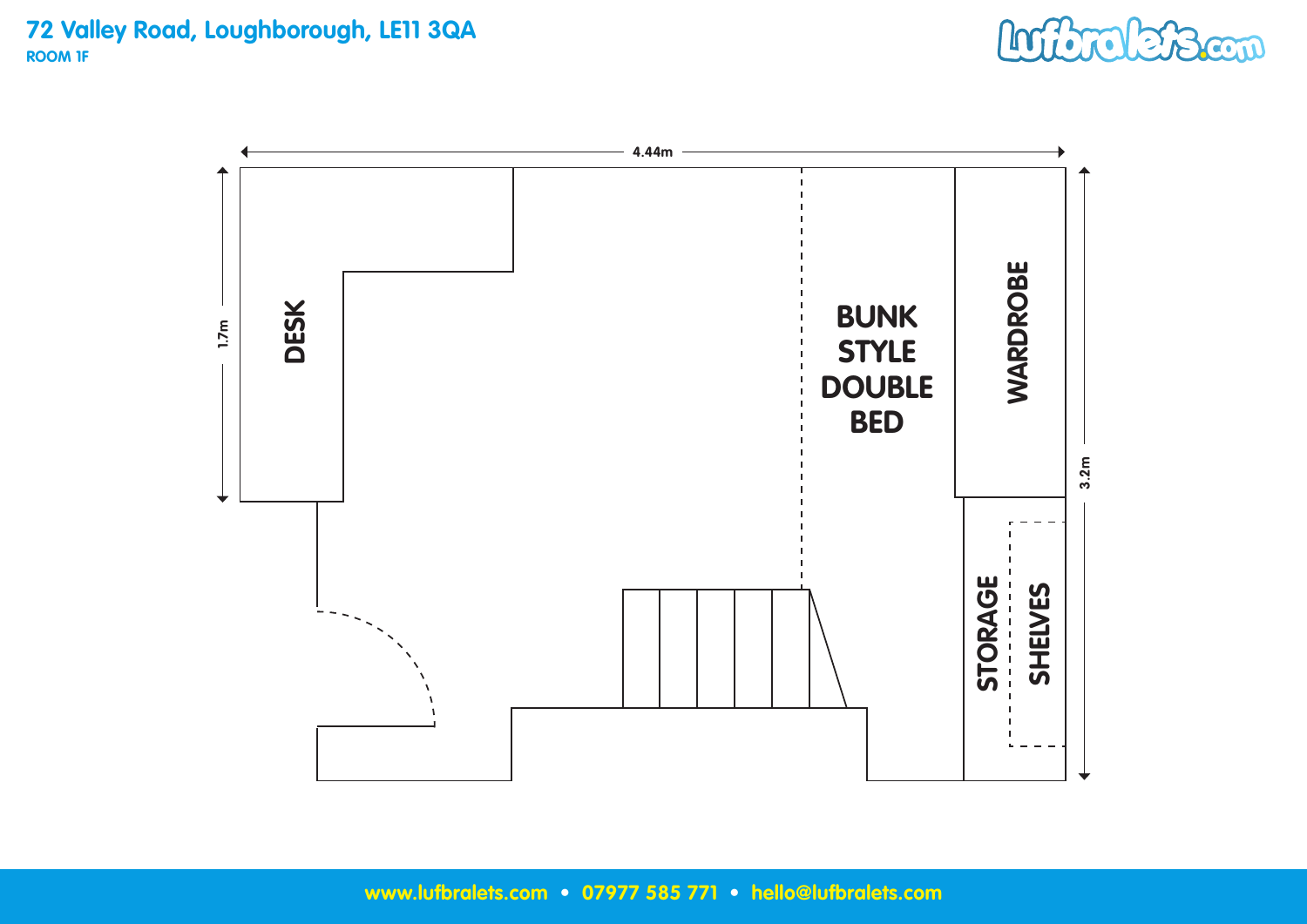#### **72 Valley Road, Loughborough, LE11 3QA ROOM 2F**



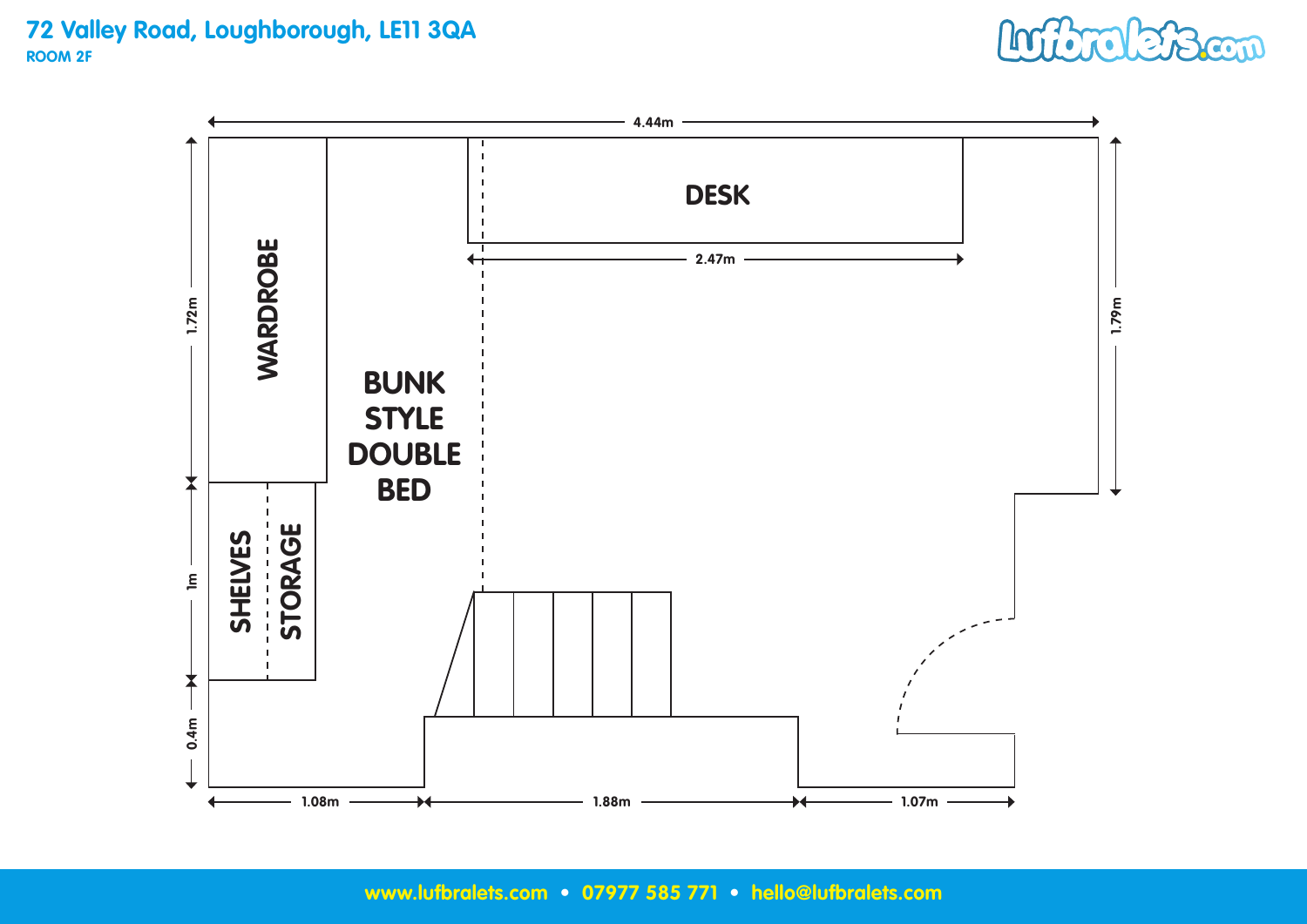#### **72 Valley Road, Loughborough, LE11 3QA ROOM 3F**



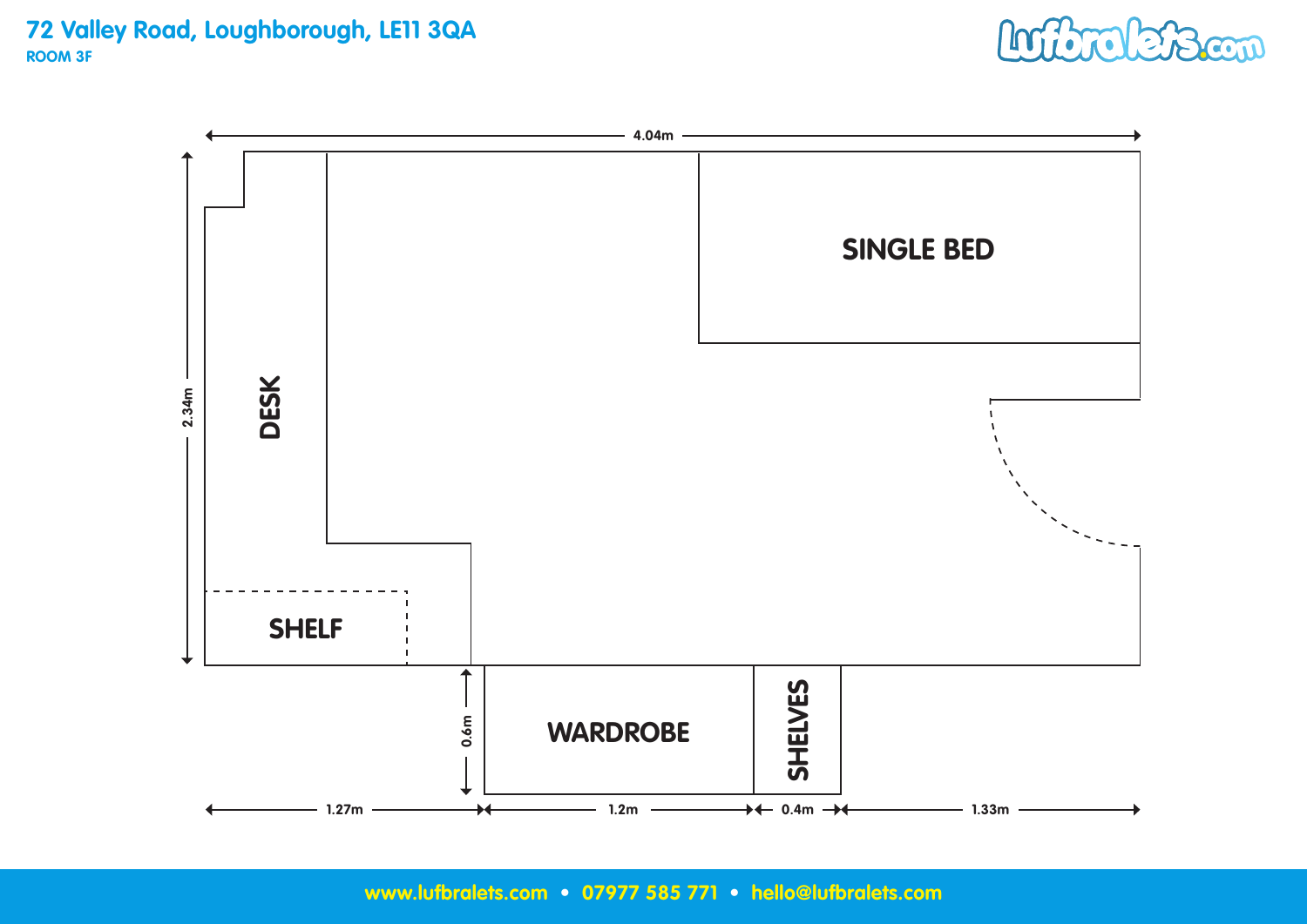**72 Valley Road, Loughborough, LE11 3QA ROOM 4F**



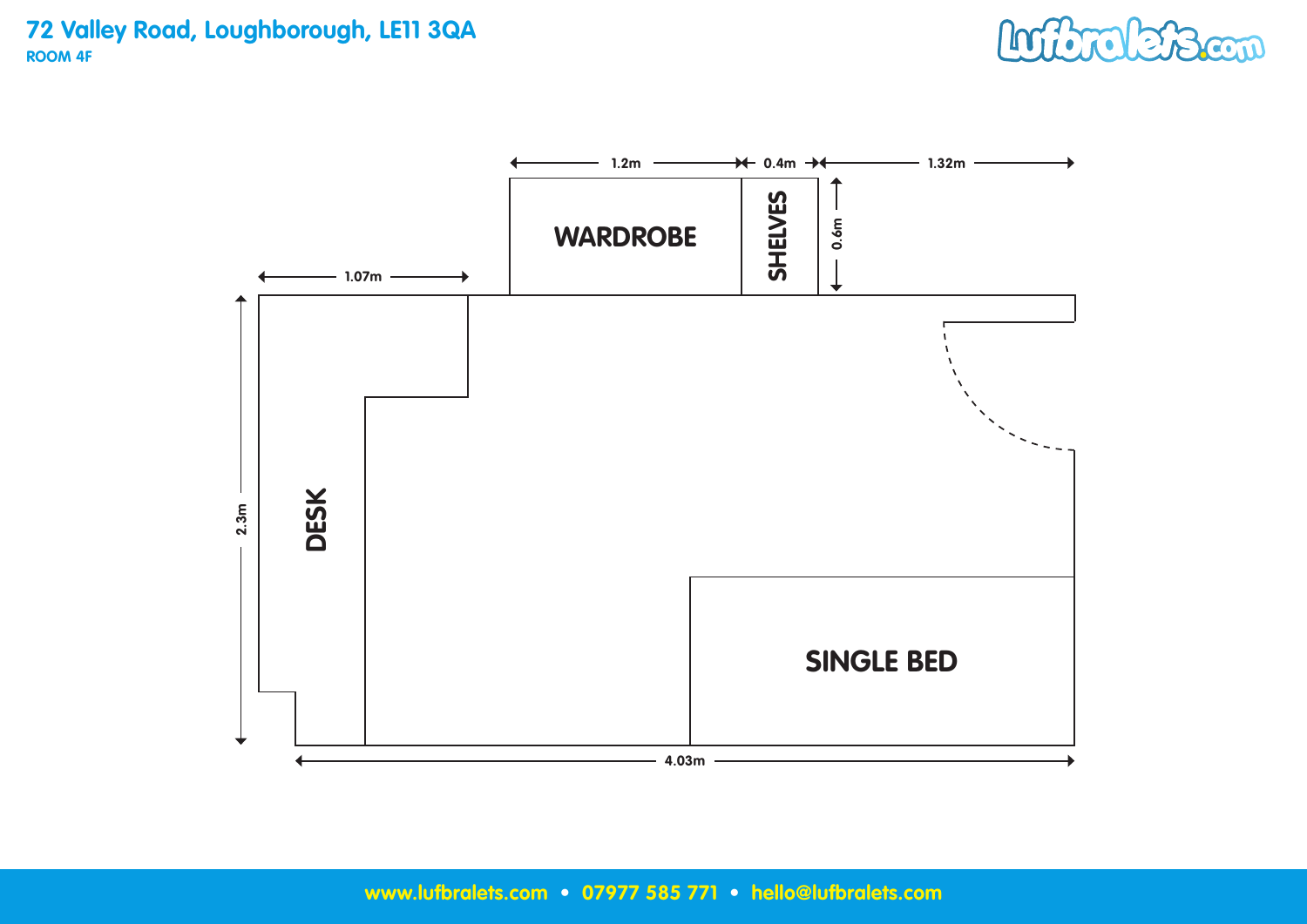**72 Valley Road, Loughborough, LE11 3QA ROOM 5F**



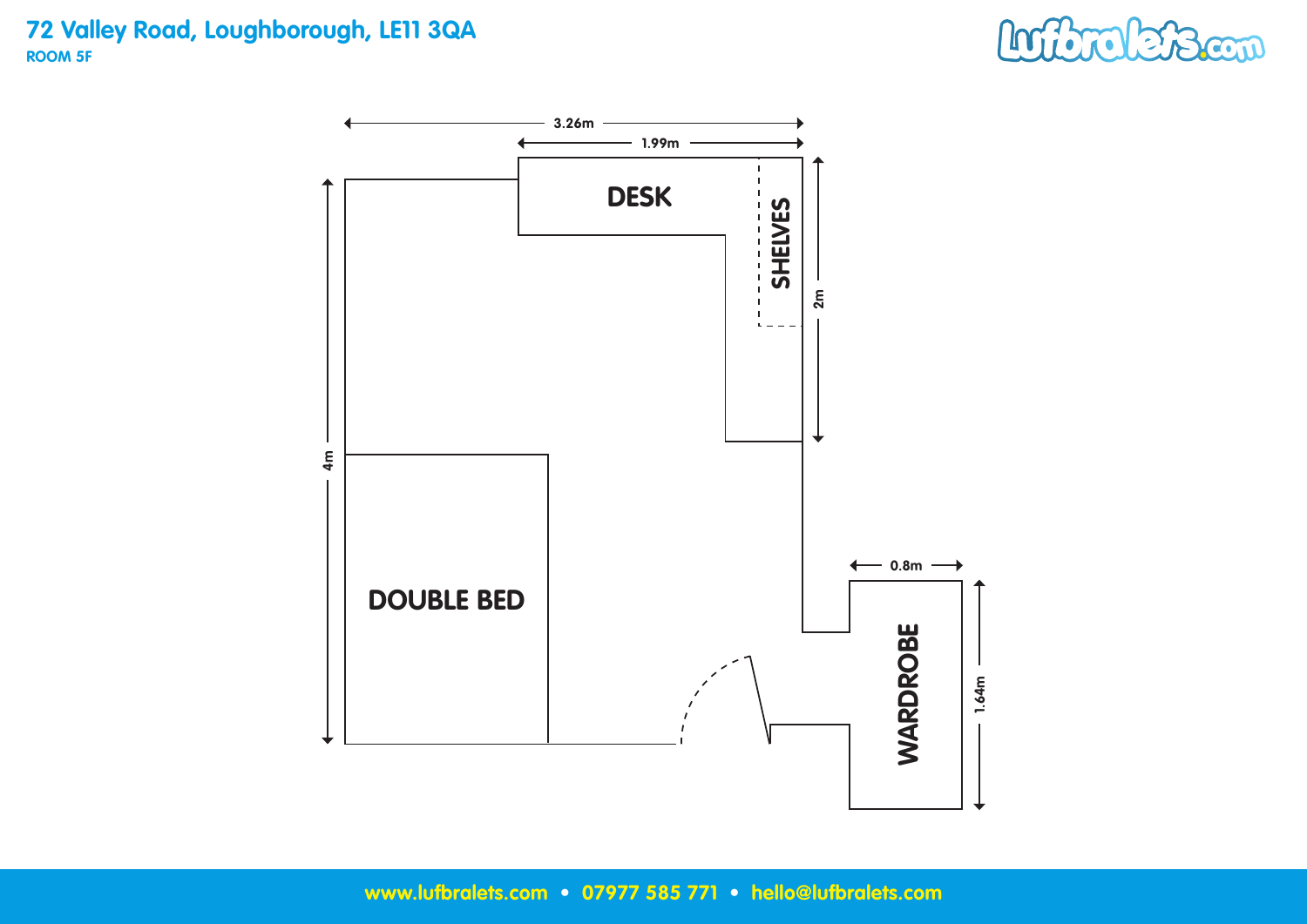#### **72 Valley Road, Loughborough, LE11 3QA ROOM 6F**



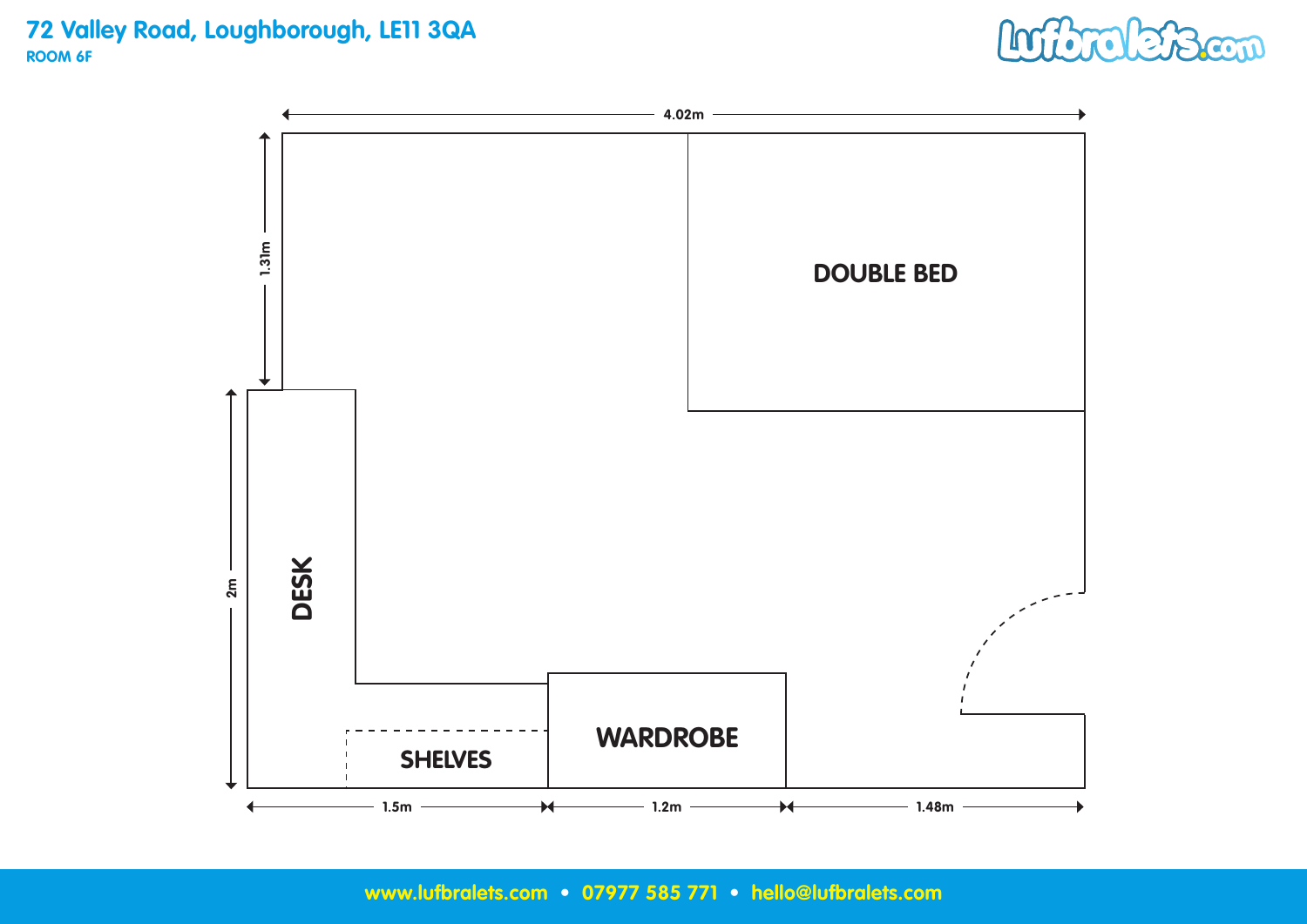**72 Valley Road, Loughborough, LE11 3QA ROOM 7F** 

## Logic **L'Been**

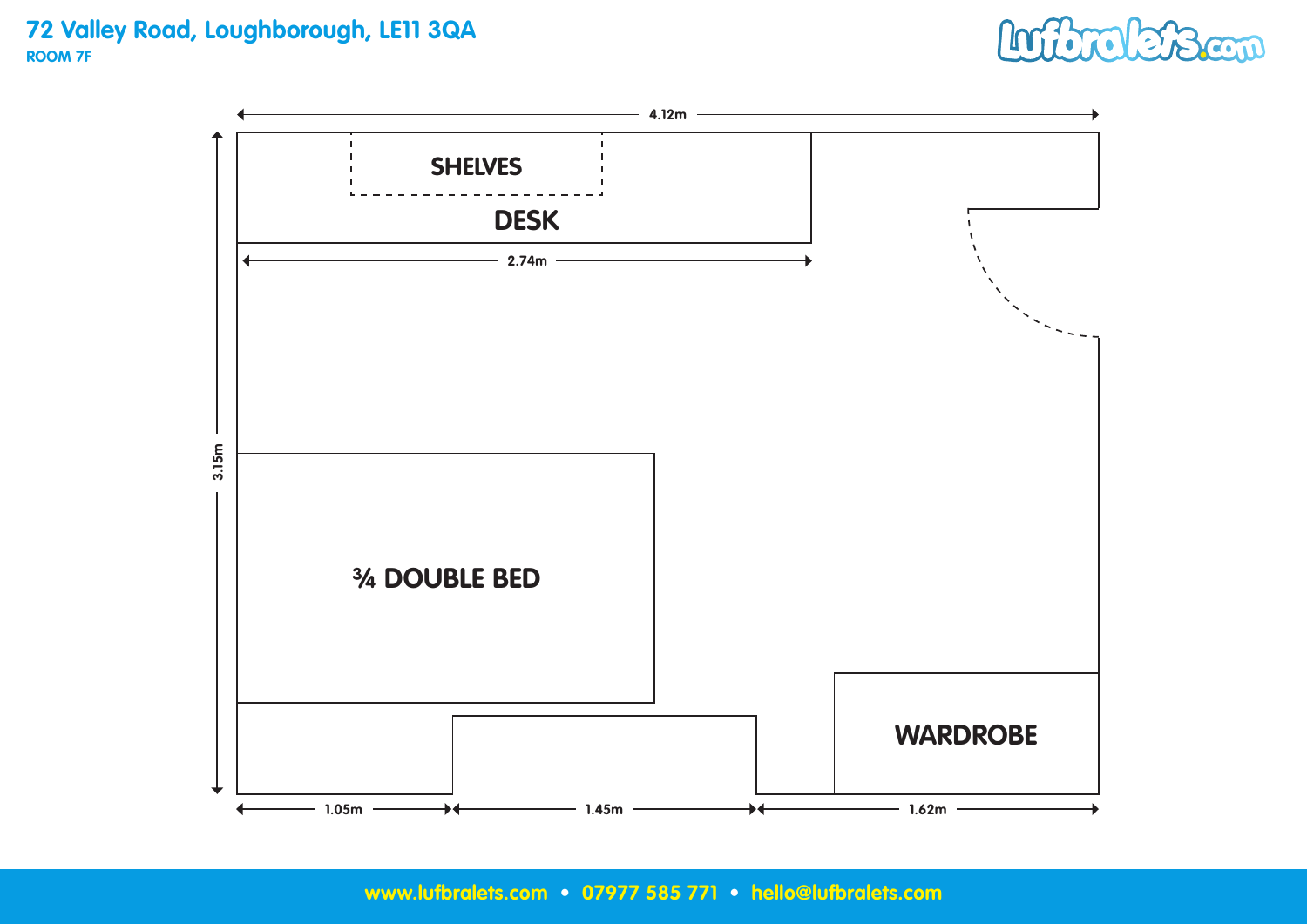**72 Valley Road, Loughborough, LE11 3QA ROOM 8F**



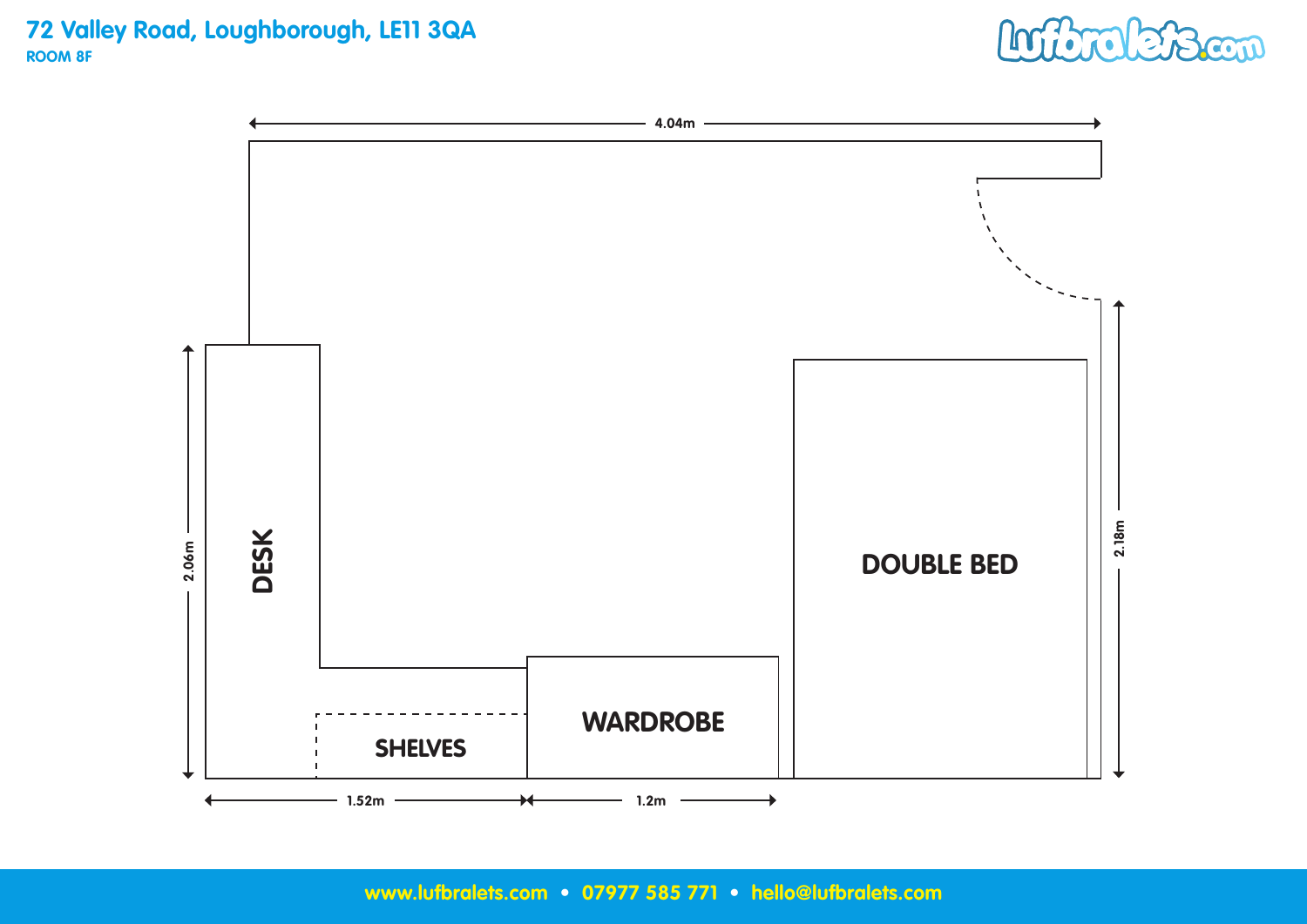

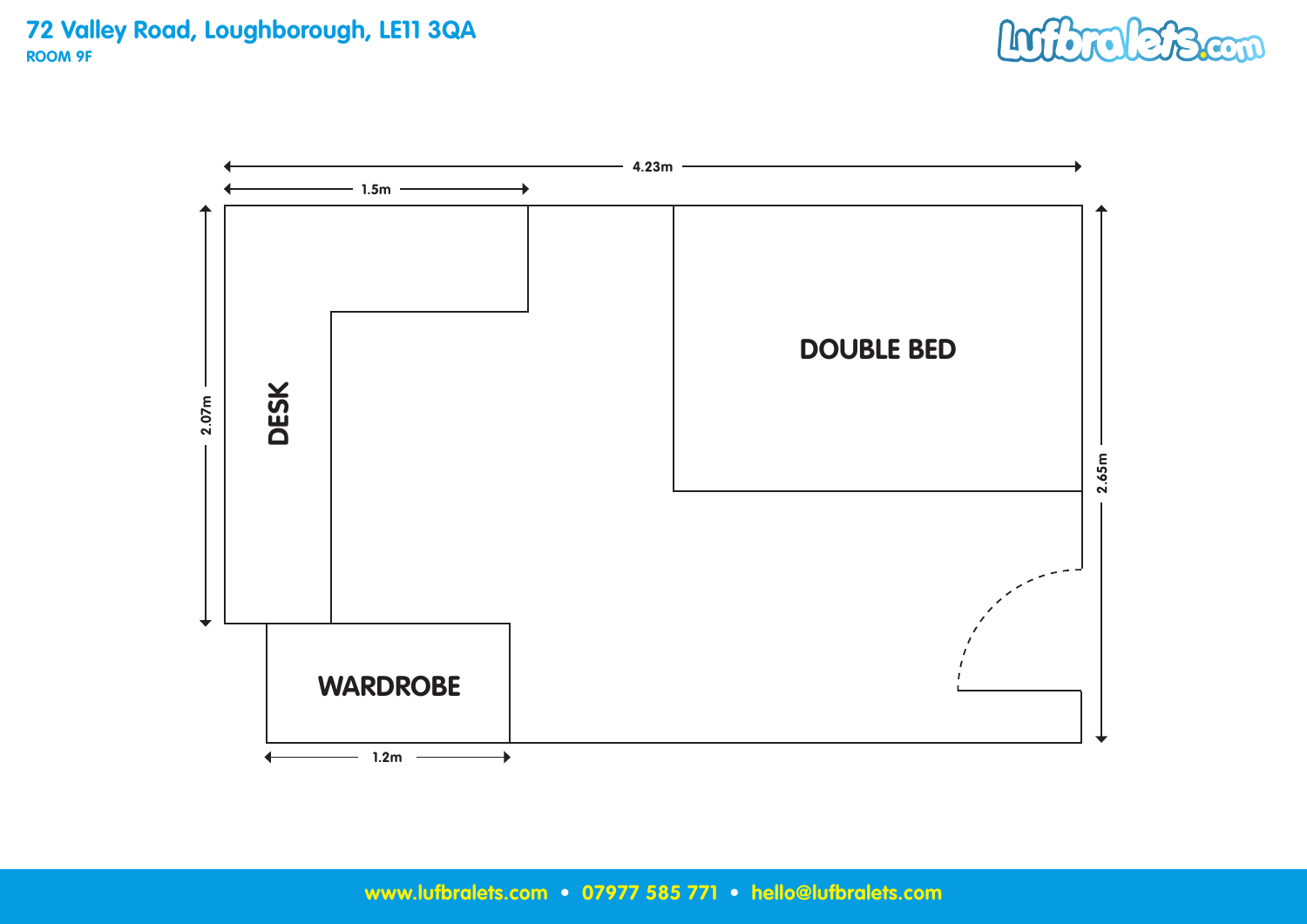**72 Valley Road, Loughborough, LE11 3QA ROOM 10F**



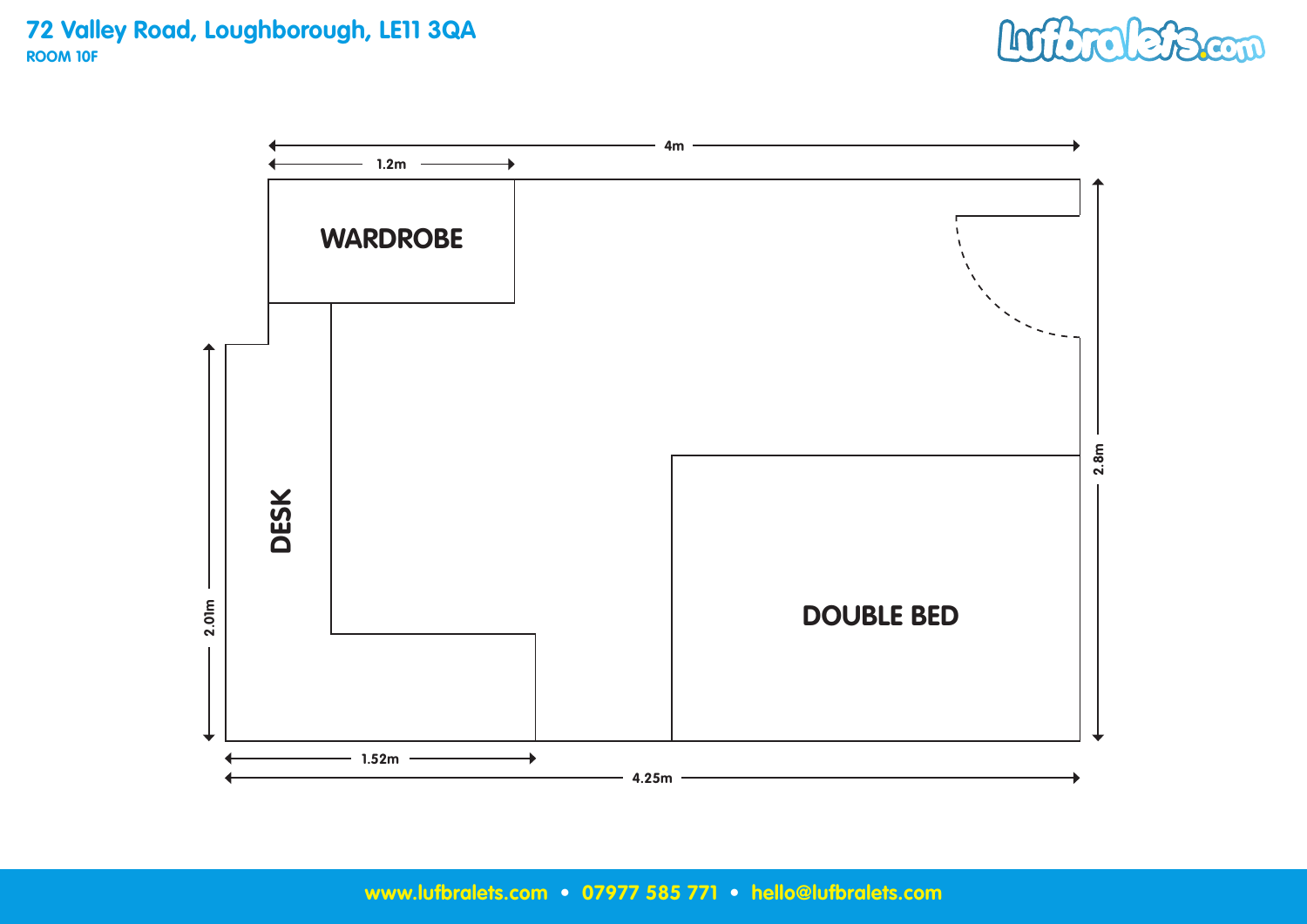## **72 Valley Road, Loughborough, LE11 3QA ROOM 11F**



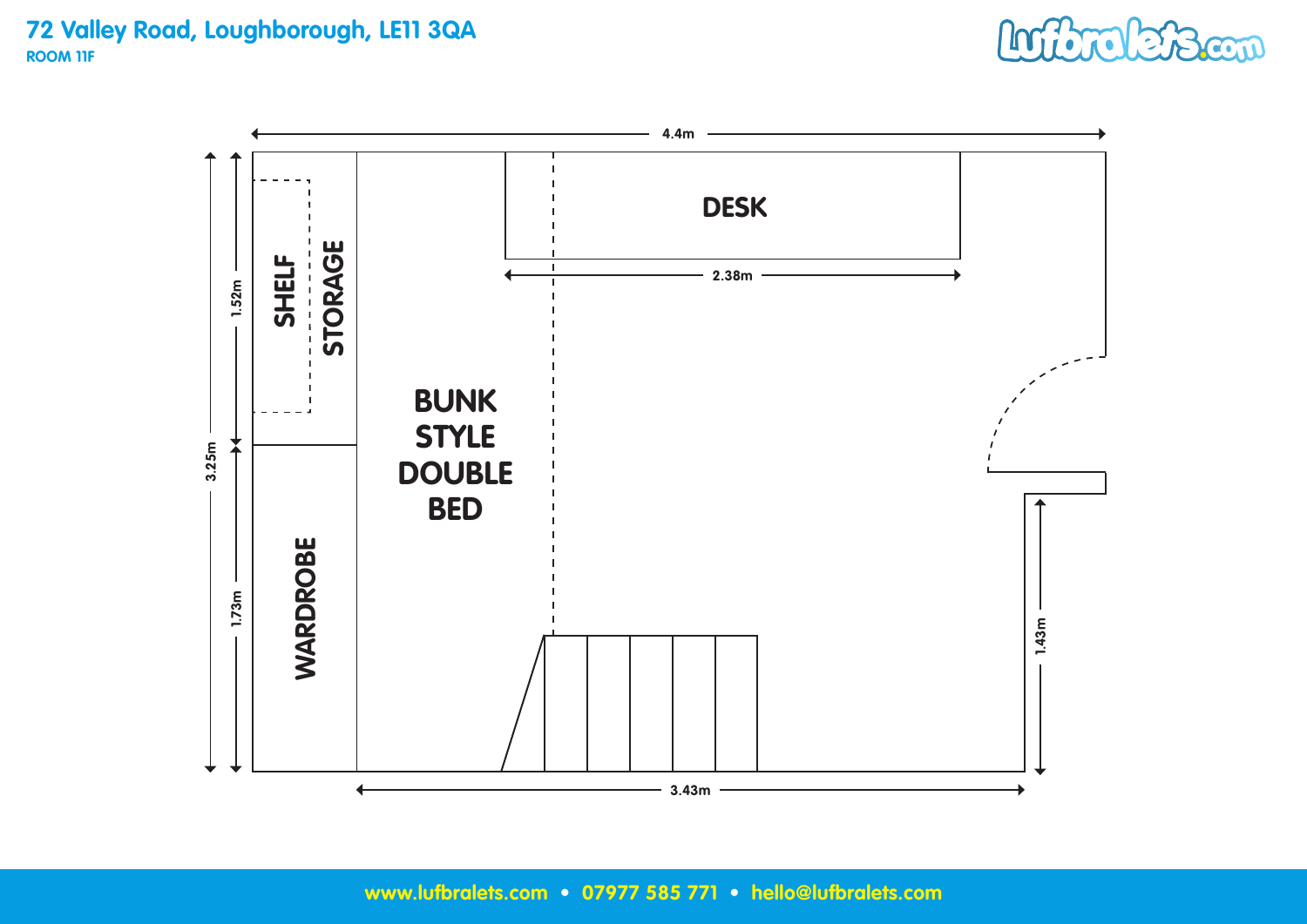#### **72 Valley Road, Loughborough, LE11 3QA ROOM 12F**



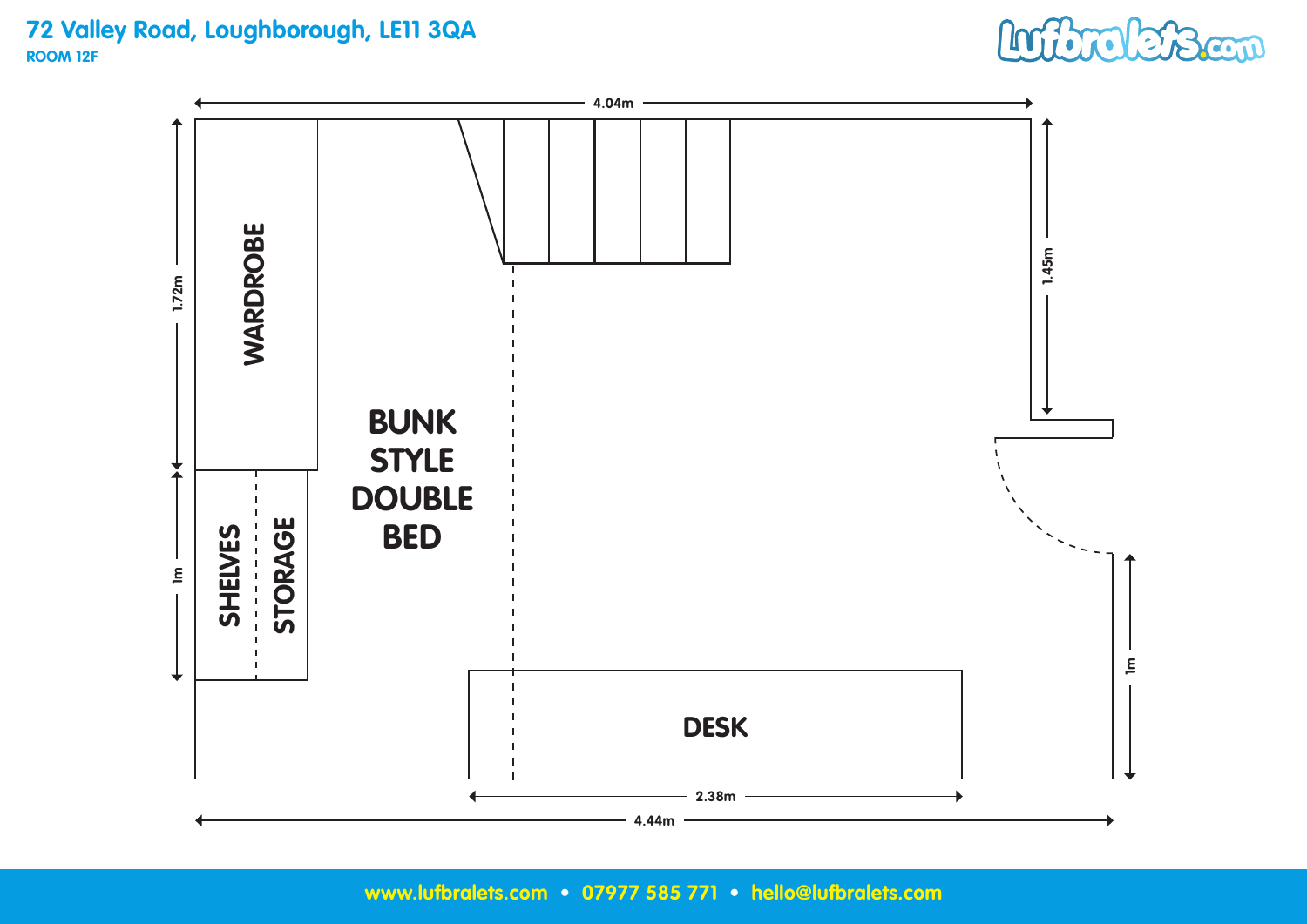## **72 Valley Road, Loughborough, LE11 3QA ROOM 13F**

# Inforterscon

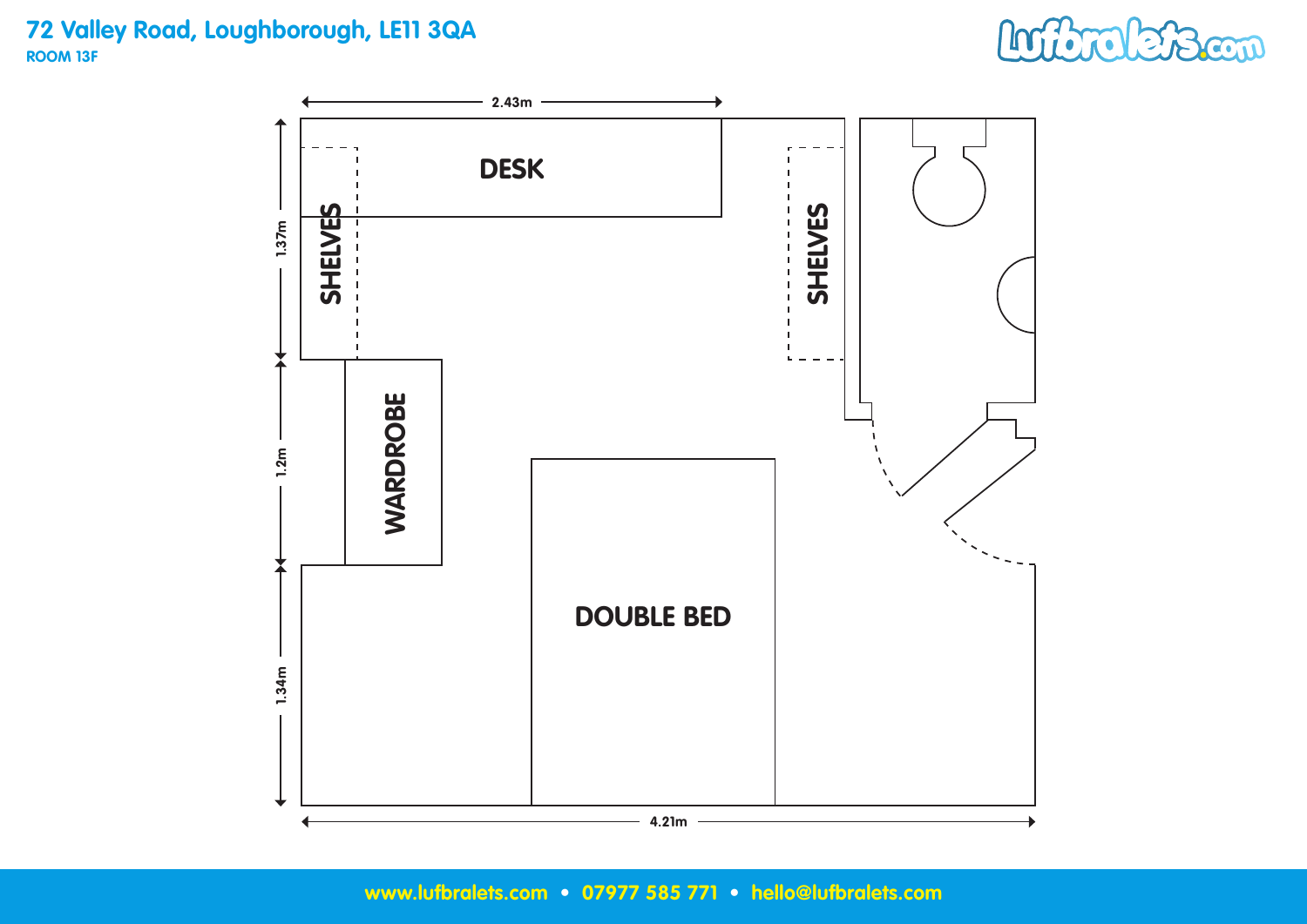## **72 Valley Road, Loughborough, LE11 3QA ROOM 14F**



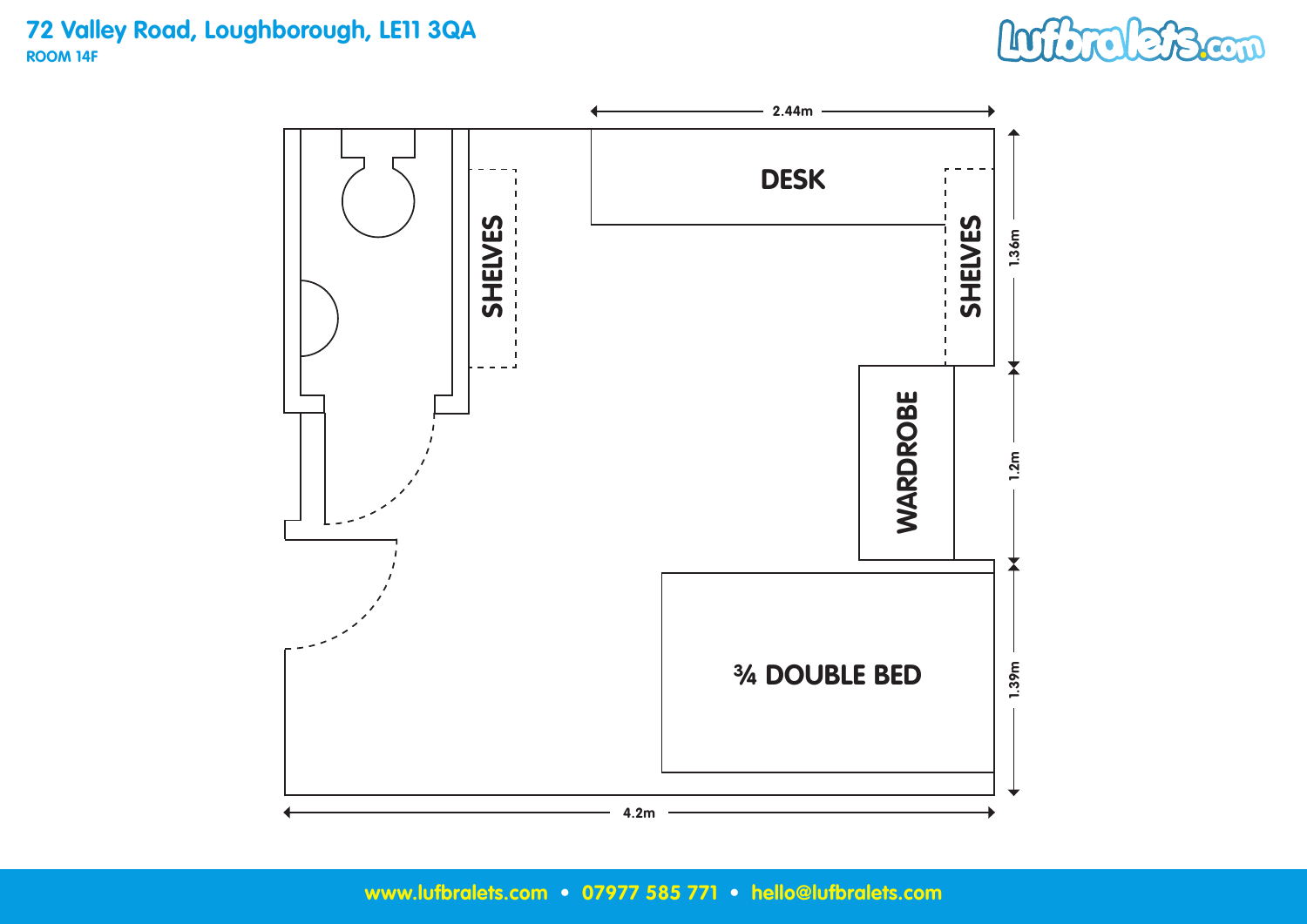## **72 Valley Road, Loughborough, LE11 3QA ROOM 1R**



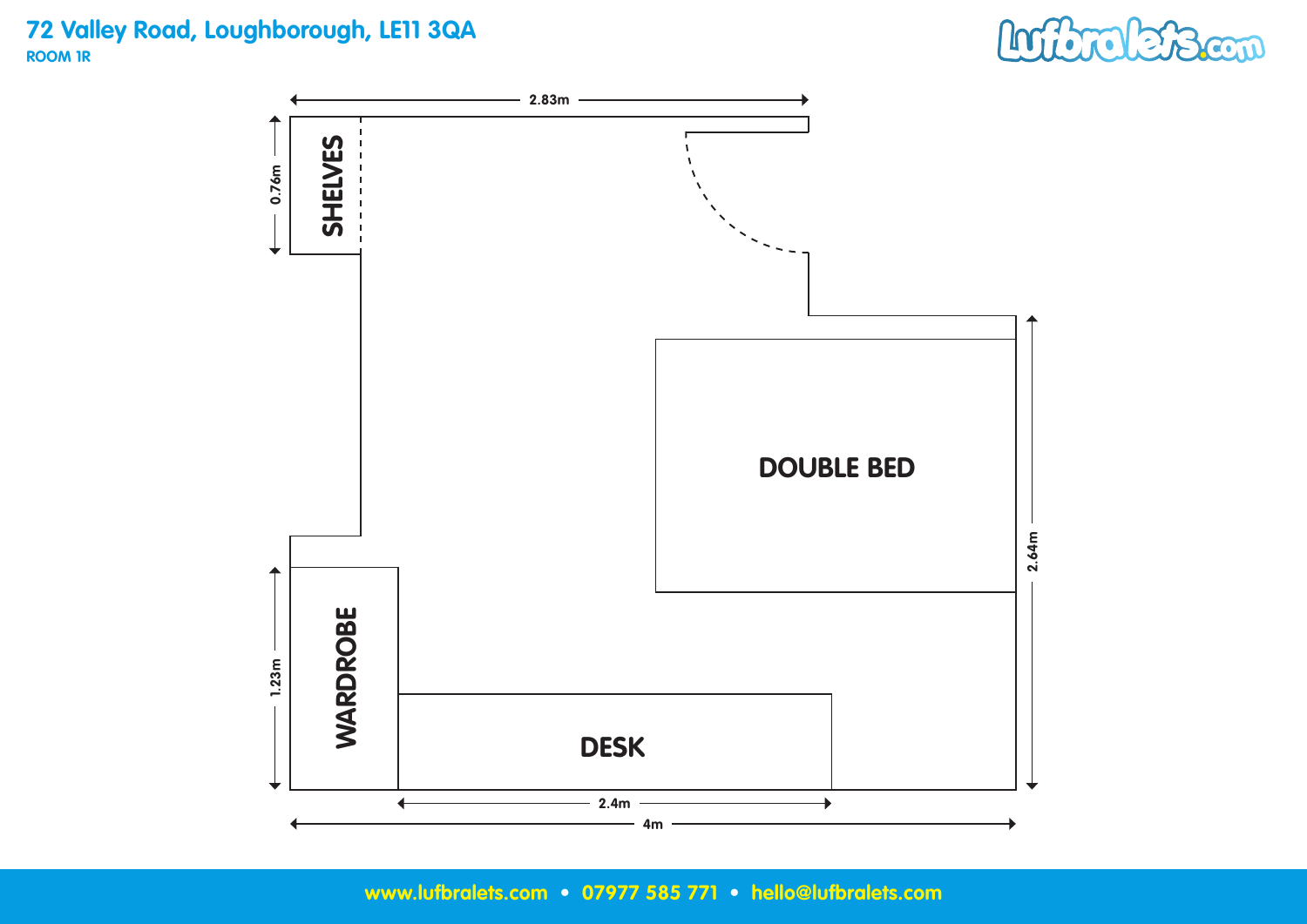#### **72 Valley Road, Loughborough, LE11 3QA ROOM 2R**



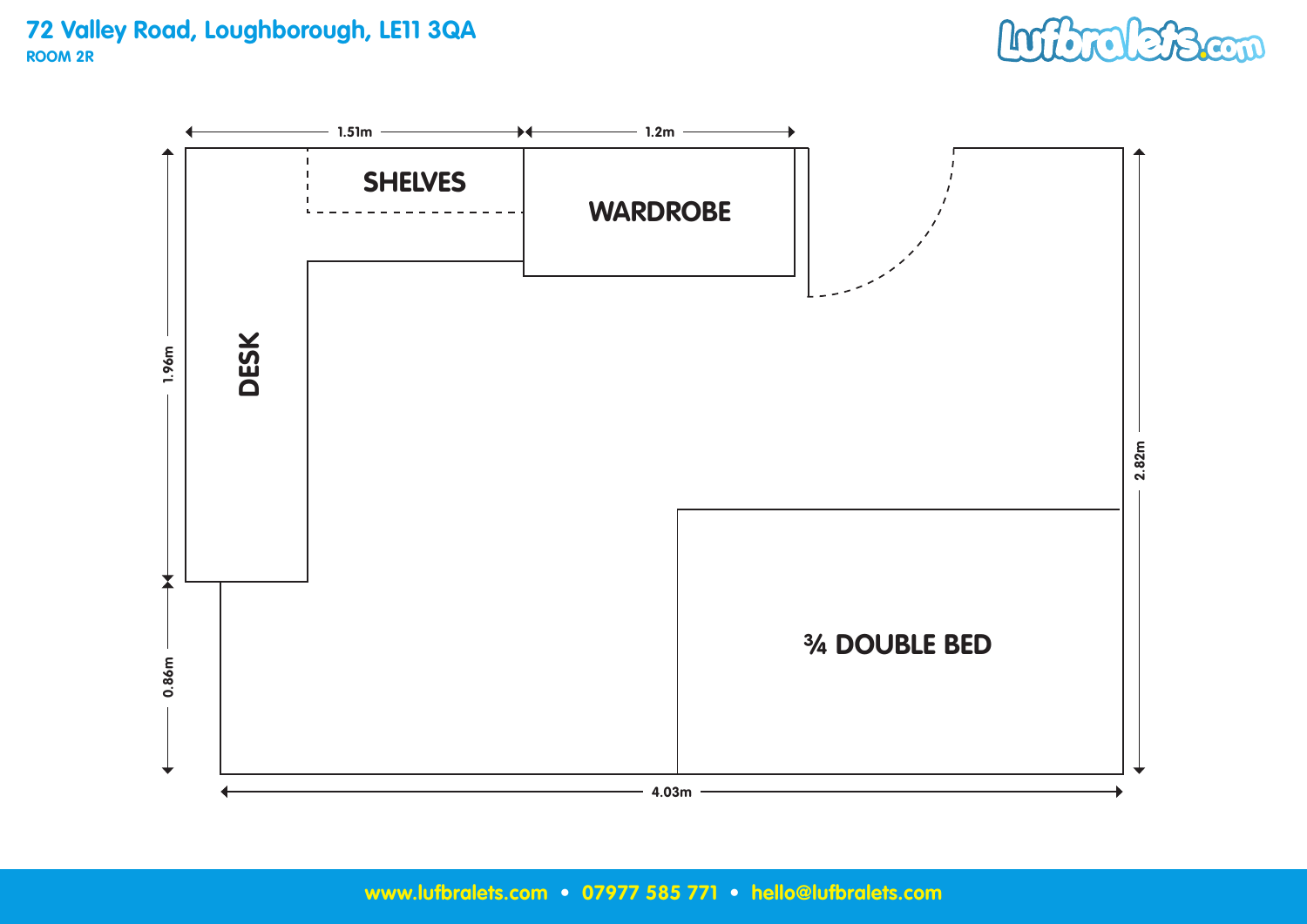**72 Valley Road, Loughborough, LE11 3QA ROOM 3R**



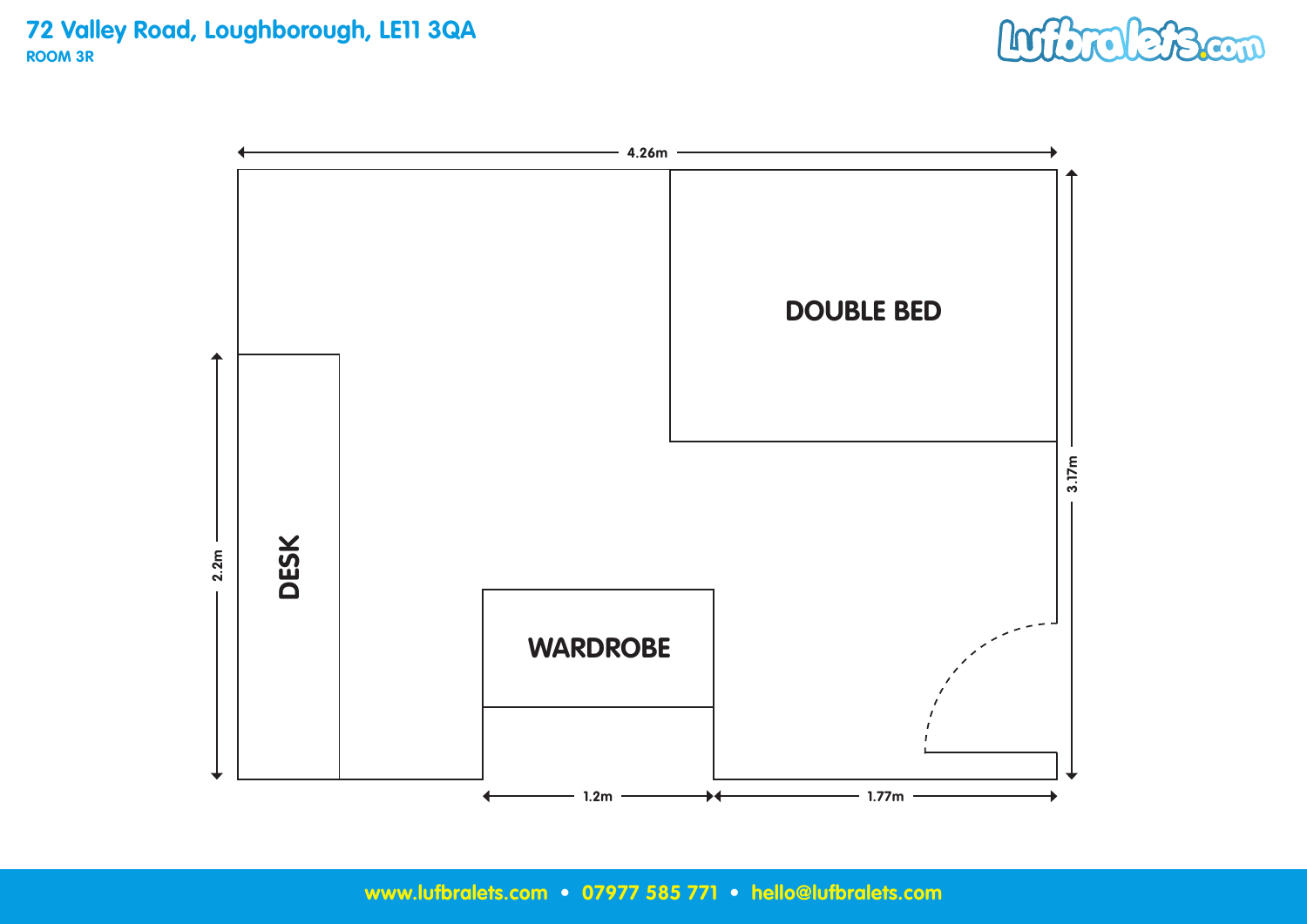

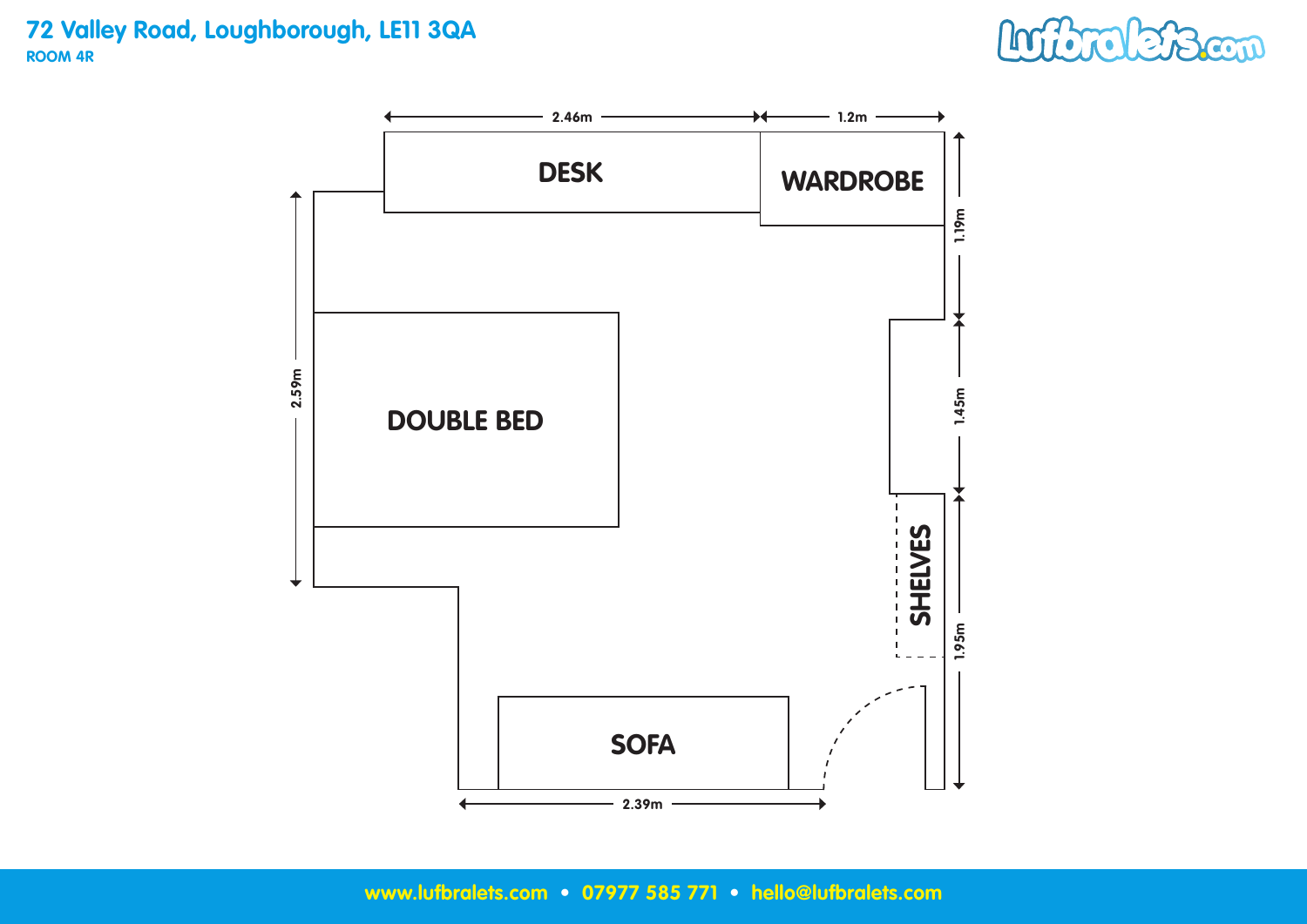**72 Valley Road, Loughborough, LE11 3QA ROOM 5R**



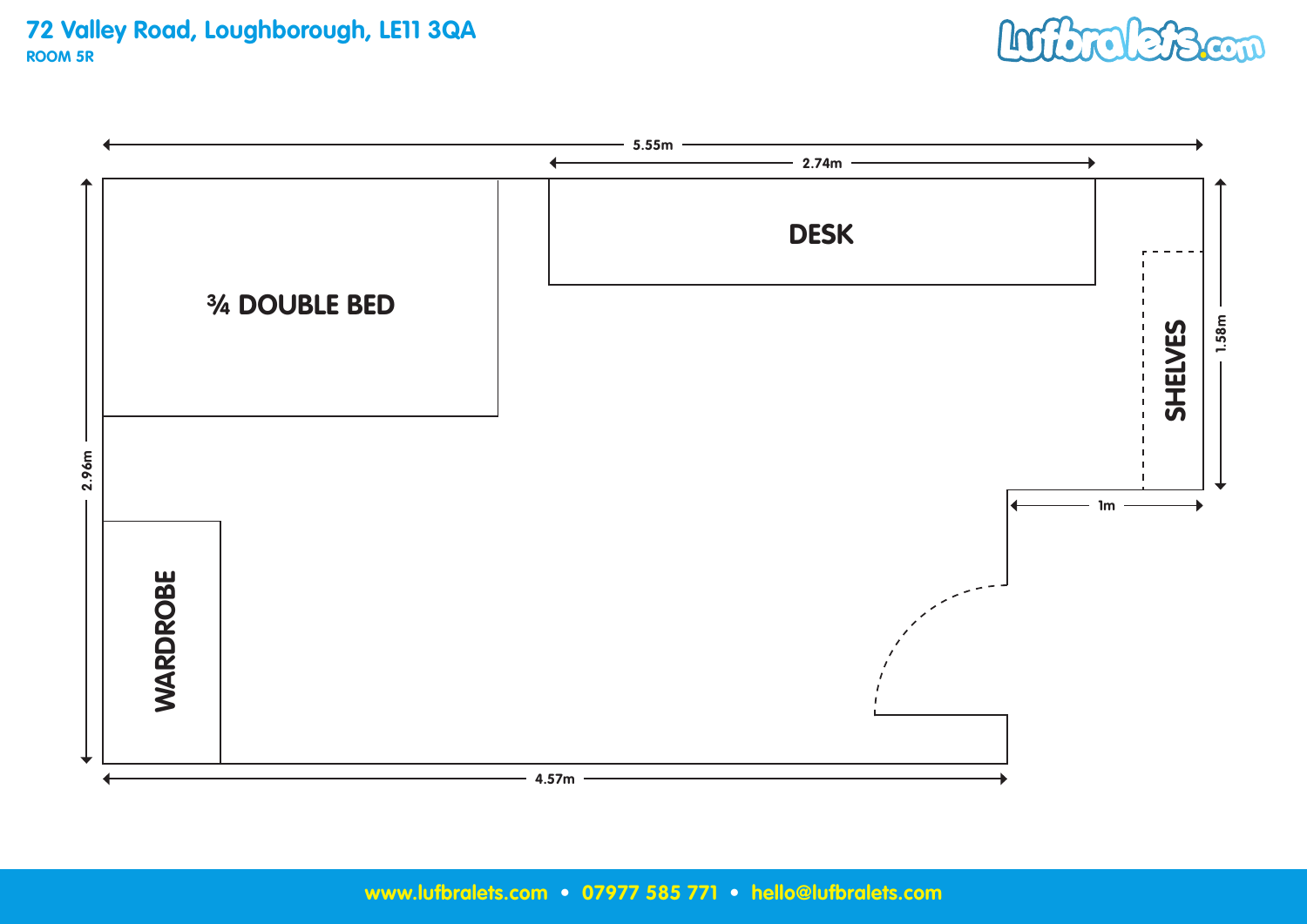#### **72 Valley Road, Loughborough, LE11 3QA ROOM 6R**



Information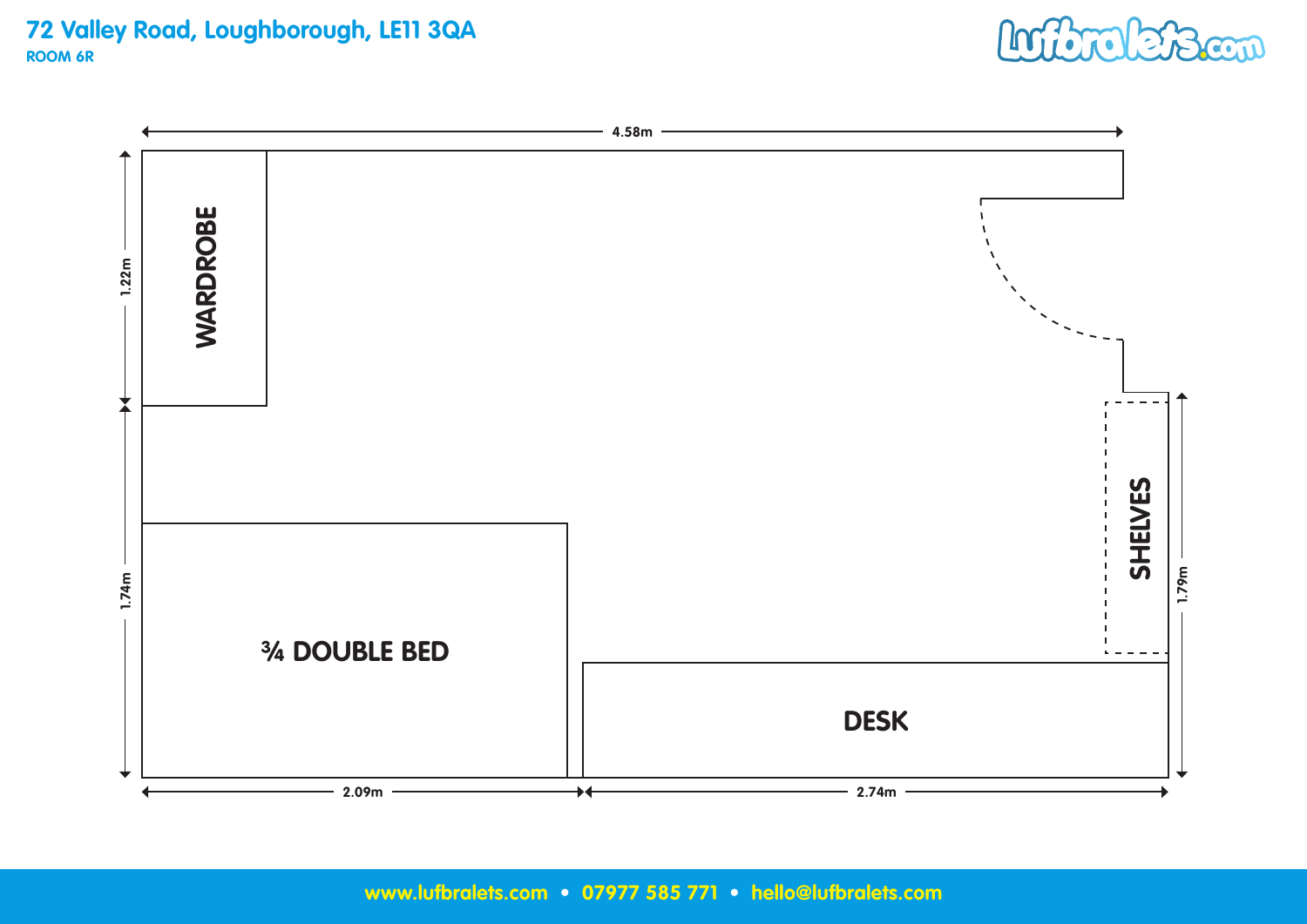## **72 Valley Road, Loughborough, LE11 3QA ROOM 7R**



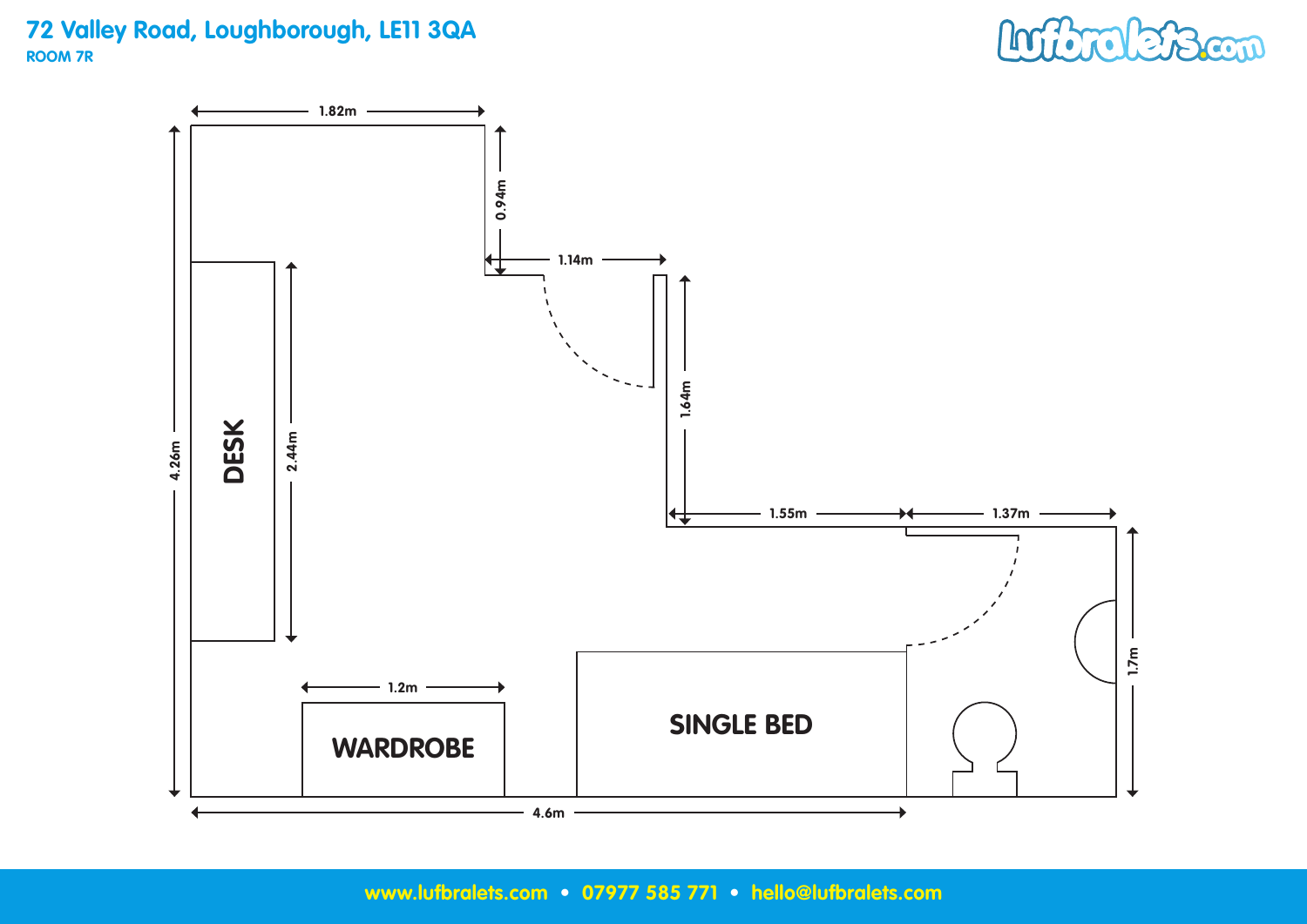## **72 Valley Road, Loughborough, LE11 3QA ROOM 1C**



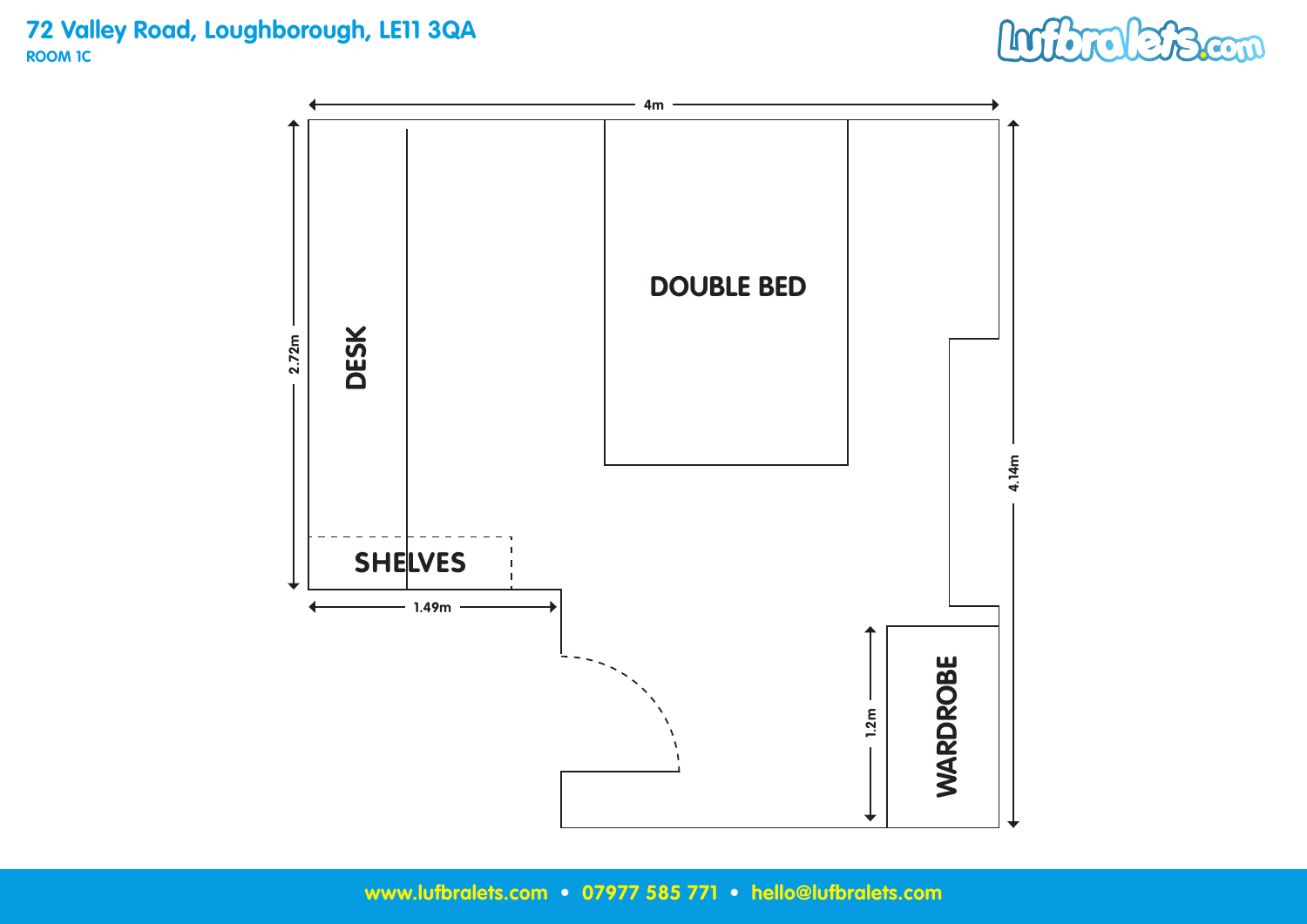## **72 Valley Road, Loughborough, LE11 3QA ROOM 2C**



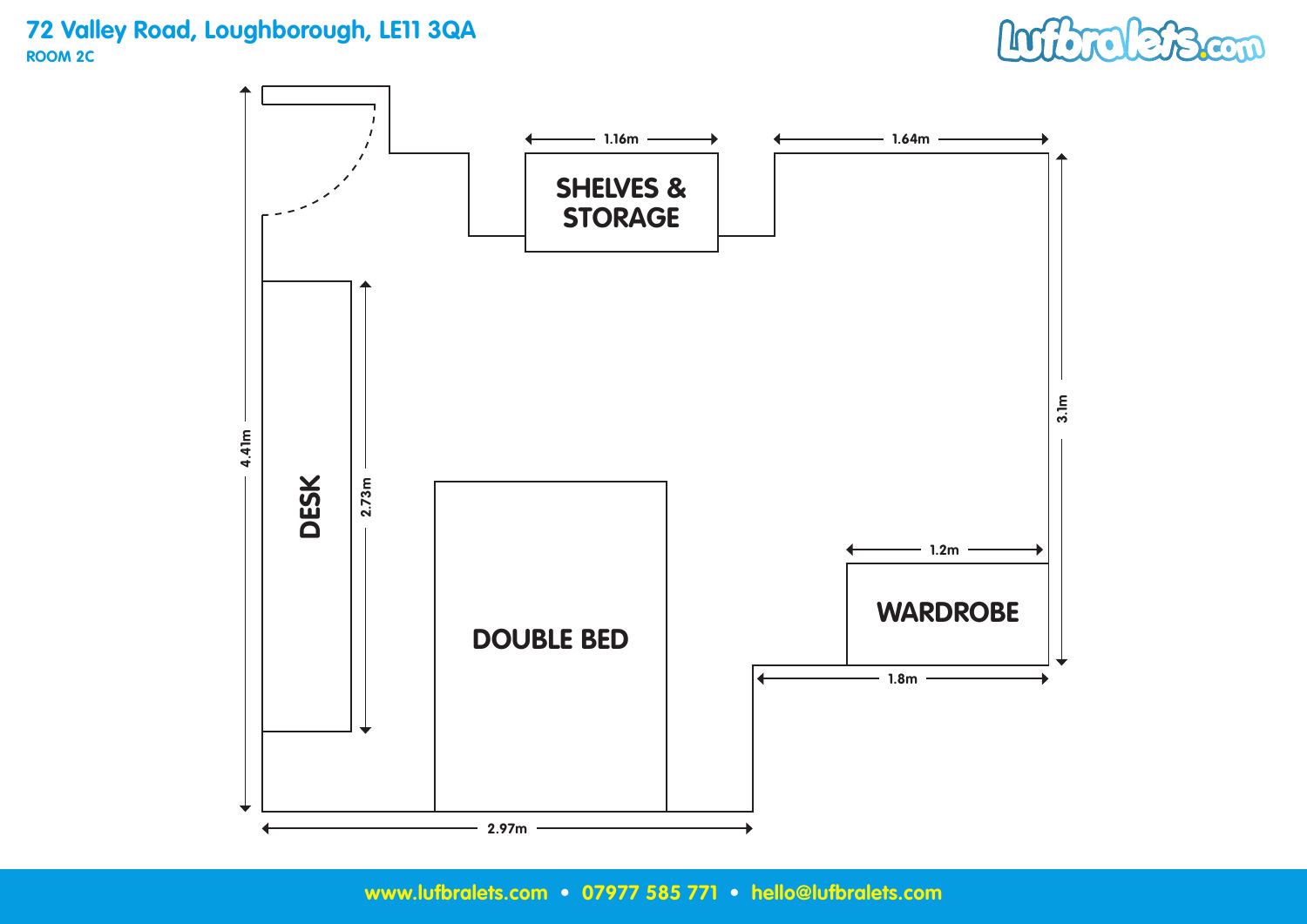#### **72 Valley Road, Loughborough, LE11 3QA ROOM 3C**



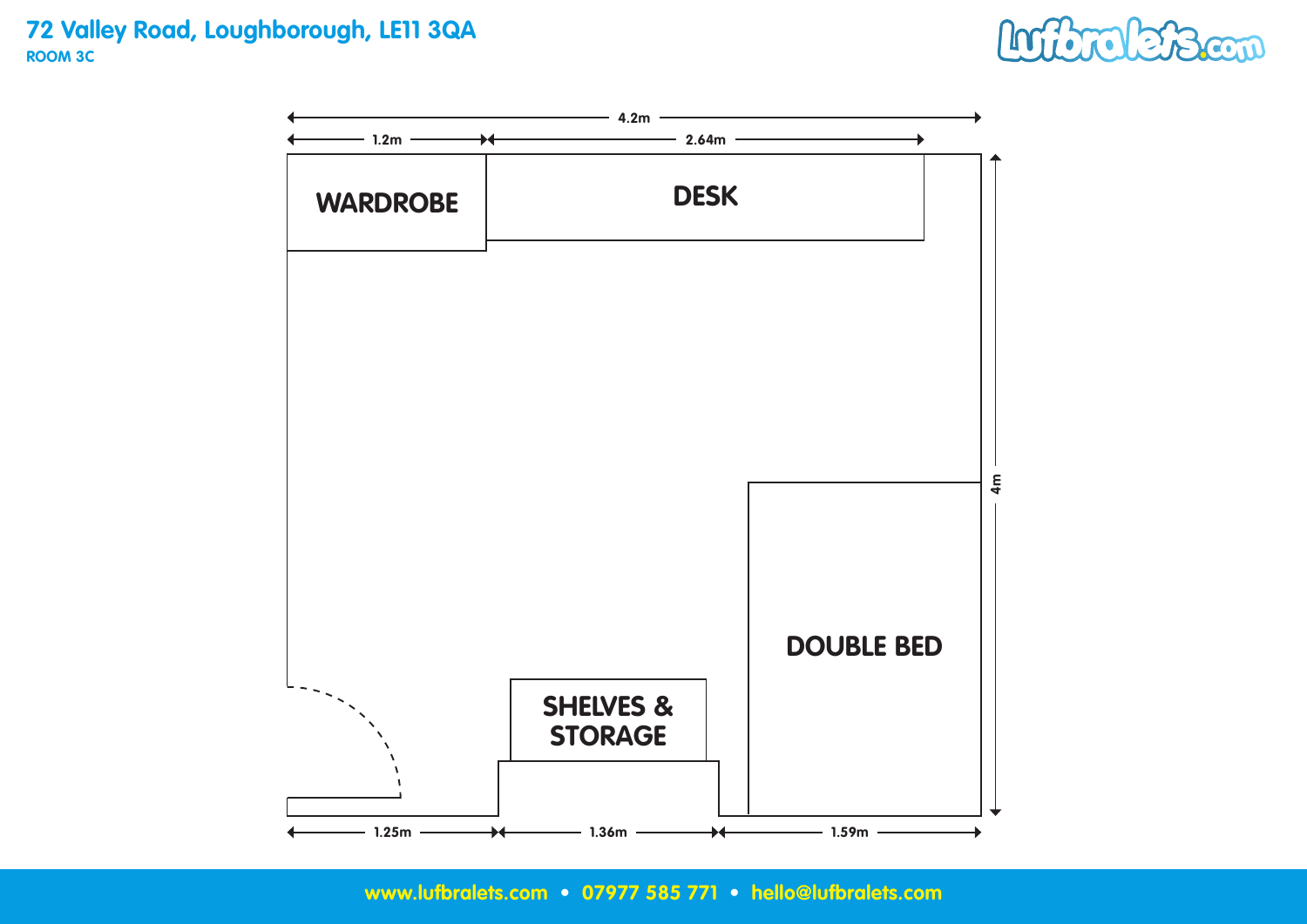